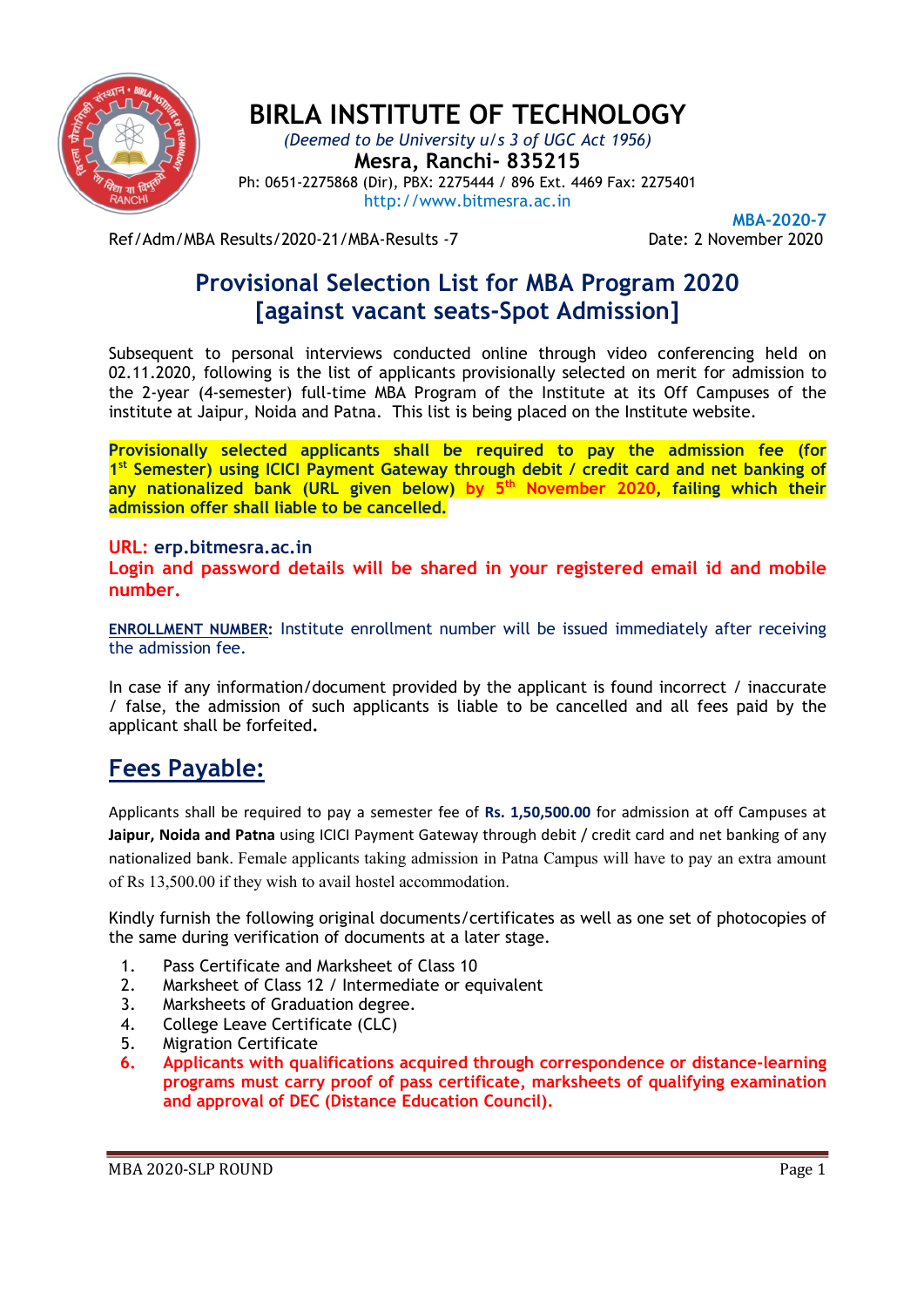- 7. Printout of Admit Card / Hall Ticket of CAT 2019 / XAT 2020 / CMAT 2020 / MAT Sept-2019 or MAT Dec-2019 or MAT Feb-2020 or MAT May 2020 [as received by email] – if applicable.
- 8. Printout of Score Card of CAT 2019 / XAT 2020 / CMAT 2020 / MAT Sept-2019 or MAT Dec-2019 or MAT Feb-2020 or MAT May 2020 – if applicable.
- 9. Caste certificate (if applicable), in proper format, signed by appropriate authority of rank not less than SDO.
- 10. Special category certificate (if applicable), in proper format, from appropriate authority.
- 11. One recent passport size photograph, identical to uploaded on the Application Form.

Applicants will be required to submit College Leaving Certificate, Migration Certificate and Caste certificate in original. Rest documents / certificates may be withdrawn immediately after verification and by submitting "Undertaking Form" available in the Admission Office of the campus.

Applicants are advised to do the registration for the  $1<sup>st</sup>$  semester immediately after paying the admission fee and join classes. They are also required to contact Head of the Dept. / Director of campus for regular classes.

#### Note:

- 1. Admission is subject to submission & verification of original documents / certificates
- 2. It is desirous that students offered admission to any of the campuses of the Institute have the minimum provisions to engage in online activities of the Institute. (i.e. Laptop / Personal Computer and basic internet connectivity).

By order of the Vice Chancellor

(Dr. Sandip Dutta) Dean Admissions & Academic Coordination

# List of applicants selected for admission

# Off Campus Jaipur

General category: In order of merit

| Sl.No. | Application No. | Name of the Applicant |
|--------|-----------------|-----------------------|
|        | 45711           | <b>SUGANDHA</b>       |
|        | 45487           | <b>SAURABH SONI</b>   |
|        | 44774           | RAVIKAANTH RAMBHOTLA  |
| 4.     | 44146           | NISHA SHARMA          |
|        | 39521           | <b>KARAN SINGH</b>    |